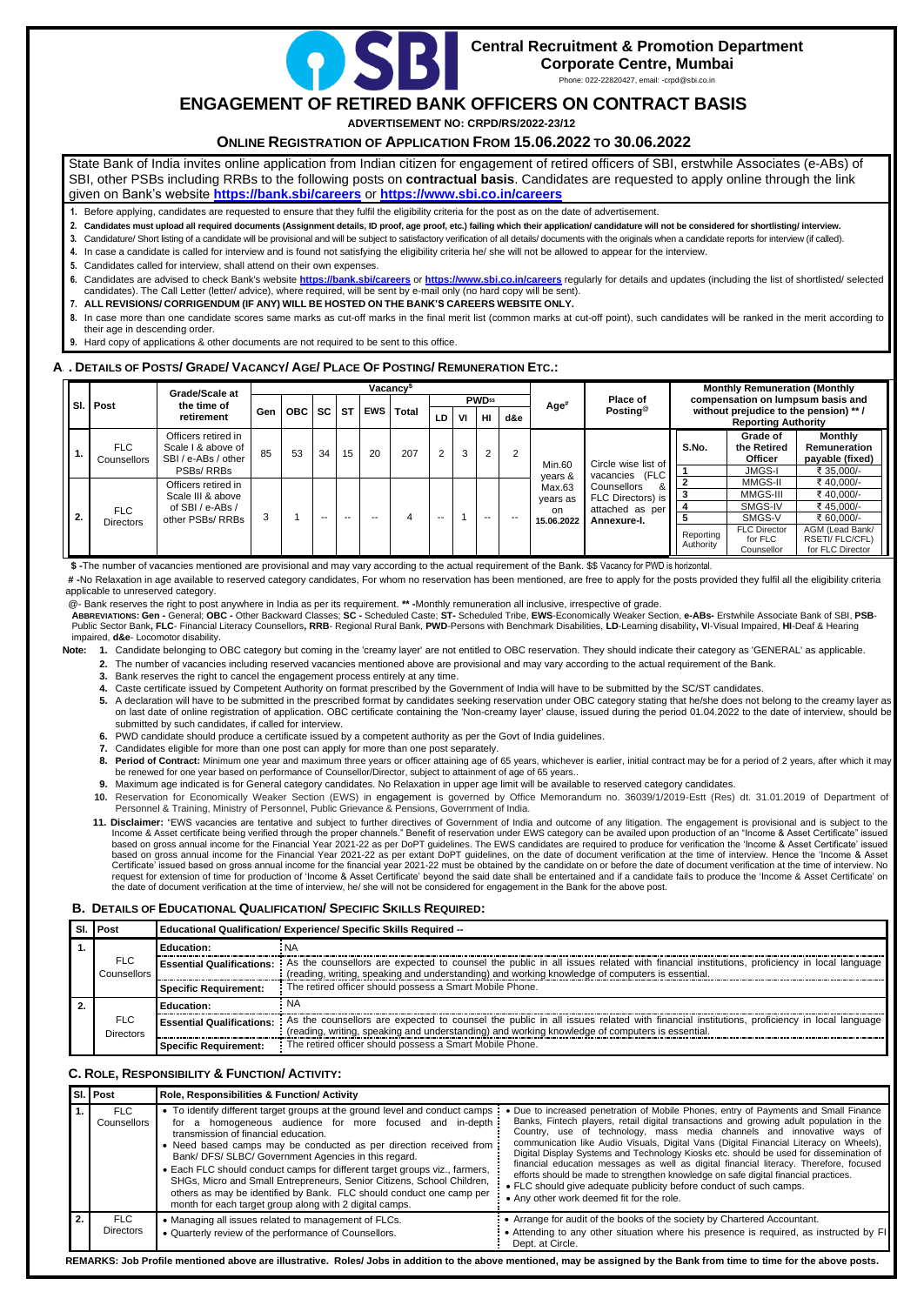## **D. SELECTION PROCESS:**

#### The selection will be based on shortlisting & interview.

Shortlisting: -Mere fulfilling minimum qualification and experience will not vest any right in candidate for being called for interview. The Shortlisting Committee constituted by the Bank will decide the shortlisting parameters and thereafter, adequate number of candidates, as decided by the Bank will be shortlisted and called for interview. The decision of the Bank to call the candidates for the interview shall be final. No correspondence will be entertained in this regard.

Merit list: - Merit list for final selection will be prepared in descending order of scores obtained in interview only, subject to candidate scoring minimum qualifying marks. In case more than one candidate score common cut-off marks, such candidates will be ranked in the merit in descending order of their age.

**Interview: -**Interview will carry 100 marks. The qualifying marks in interview will be decided by the Bank. No correspondence will be entertained in this regard.

**E. CALL LETTER FOR INTERVIEW:** Intimation/ call letter for interview will be sent by email or will be uploaded on Bank's website. NO HARD COPY WILL BE SENT.

## **F. Other Terms and Conditions for Contractual (Engagement of Retired Staff)**

|       | Notice Period- The Bank / retired officer may cancel /   Number of Leaves in a year- The retired officers shall be entitled to leave of 30 days during the engagement period of    |
|-------|------------------------------------------------------------------------------------------------------------------------------------------------------------------------------------|
|       | terminate the contract of the engagement at any time one year which they may avail during the period of engagement with the approval of the Bank/authority to whom they            |
|       | with an option of 30 days' notice period or payment of   report. For the purpose of computation of leave, intervening Sundays/ holidays shall not be included. The Bank shall      |
|       | remuneration in lieu thereof. The authority for approval   have absolute right in its discretion to either grant or reject the application for leave taking into consideration the |
|       | of termination of contract will be DGMs (FI) at Circle   administrative exigencies. The leaves not availed during the engagement period will normally lapse. However, if the       |
|       | locations. The same should be done through HRMS  leave is declined on administrative grounds and not availed during the contract period, it may be encashed at the time            |
| only. | of termination of contract period at the rate of monetary compensation package component. For any period, less than                                                                |
|       | or over one year, eligibility of leave would be determined on prorata basis.                                                                                                       |

G. How To APPLY: Candidates should have valid email ID which should be kept active till the declaration of result. It will help him/her in getting call letter/Interview advice etc. by email.

iii. Candidates should first scan their latest photograph and signature. Online application will not be completed unless candidate uploads his/ her photo and signature as per the guidelines specified under 'How to Upload Document". Candidates should fill the 'application form' carefully and submit the same after filling it completely. In case a candidate is not able to fill the application in one go, he/ she can save the partly filled 'Form'. On doing this, a provisional registration number & password is generated by the system and displayed on the screen. **Candidate should carefully note down the registration number & password.** The partly filled & saved application form can be re-opened using registration number & password where-after the particulars can be edited, if needed. This facility of editing the saved information will be available for three times only. Once the application is filled completely, candidate should submit the application form.

### **H.** HOW TO UPLOAD DOCUMENTS:

#### **GUIDELINES FOR FILLING ONLINE APPLICATION:**

- **i.** Candidates will be required to register themselves online through the link available on SBI website **<https://bank.sbi/careers> OR <https://www.sbi.co.in/careers>**.
- **ii.** After registering online, the candidates are advised to take a printout of the system generated online application forms

500 kb. If the size of the file is more than 500 kb, then adjust the setting of the scanner such as the DPI resolution, no. of colors etc., before rescanning the file. Please ensure that Documents uploaded are clear and readable.

| a. Details of Document to be uploaded:<br>Brief particular of the experience of last 10 years (assignment-wise Details) (PDF)<br>ID Proof (PDF)<br>Proof of Date of Birth (PDF)<br>iii.<br>iv. Recent Photograph<br>v. Signature<br>vi. EWS/ Caste Certificate{SC/ST/OBC(Non Creamy layer)/PWD} (if applicable)<br>vii. Any other document (If Available)                                                                                                                                                                                                                                                                                                                                                                                                                    | b. Photograph file type/ size:<br>. Photograph must be a recent passport style colour picture.<br>ii. File size should be between 20 - 50 kb and Dimensions 200 x 230 pixels (preferably)<br>iii. Make sure that the picture is coloured and is taken against a light-coloured (preferably<br>white) background.<br>iv. Look straight at the camera with a relaxed face.<br>v. If the picture is taken on a sunny day, please make sure that the sun is behind you, or you<br>are in a shaded area, so that you are not squinting or there are no harsh shadows.<br>vi. In case flash is used, ensure there's no "red-eye"<br>vii. If you wear glasses make sure that there are no reflections and your eyes can be seen<br>clearly.<br>viii. Caps, hats, dark glasses are not acceptable. Religious headwear is allowed but must<br>not cover your face.<br>ix. Ensure that the size of the scanned image is not more than 50 kb. In case the file size<br>is more than 50 kb, adjust the scanner settings such as the DPI resolution, number of<br>colour etc., before scanning the photo. |
|------------------------------------------------------------------------------------------------------------------------------------------------------------------------------------------------------------------------------------------------------------------------------------------------------------------------------------------------------------------------------------------------------------------------------------------------------------------------------------------------------------------------------------------------------------------------------------------------------------------------------------------------------------------------------------------------------------------------------------------------------------------------------|----------------------------------------------------------------------------------------------------------------------------------------------------------------------------------------------------------------------------------------------------------------------------------------------------------------------------------------------------------------------------------------------------------------------------------------------------------------------------------------------------------------------------------------------------------------------------------------------------------------------------------------------------------------------------------------------------------------------------------------------------------------------------------------------------------------------------------------------------------------------------------------------------------------------------------------------------------------------------------------------------------------------------------------------------------------------------------------------|
| c. Signature file type/ size:<br>i. The applicant has to sign on white paper with Black Ink pen.<br>The signature must be signed only by the applicant and not by any other person.<br>н.<br>The signature will be used to put on the Call Letter and wherever necessary.<br>iii.<br>iv. Size of file should be between 10 - 20 kb & Dimensions 140 x 60 pixels (preferably).<br>Ensure that the size of the scanned image is not more than 20 kb.<br>v.<br>vi. Signature in CAPITAL LETTERS shall NOT be accepted.<br>d. Document file type/ size:<br>All documents must be in PDF<br>Page size of the document should be A4.<br>iii. Size of the file should not exceed 500 kb.<br>iv. In case a Document is being scanned, please saved it as PDF with size not more than | e. Guidelines for scanning of photograph/ signature/ documents:<br>vi. Candidates using MS Windows/ MSOffice can easily obtain photo and signature in<br>.jpeg format not exceeding 50 kb & 20 kb respectively by using MS Paint or<br>MSOffice Picture Manager. Scanned photograph and signature in any format can<br>be saved in .jpg format by using 'Save As' option in the File menu. The file size can<br>be reduced below 50 kb (photograph) & 20 kb (signature) by using crop and then<br>resize option (Please see point (i) & (ii) above for the pixel size) in the 'Image'<br>menu. Similar options are available in another photo editor also.<br>vii. While filling in the Online Application Form the candidate will be provided with a link<br>to upload his/ her photograph and signature.<br>f. Procedure for Uploading Document:<br>i. There will be separate links for uploading each document. Click on the respective<br>link "Upload"                                                                                                                                  |

- **e. Guidelines for scanning of photograph/ signature/ documents:**
	- **i.** Set the scanner resolution to a minimum of 200 dpi (dots per inch)
	- **ii.** Set Color to True Color
	- **iii.** Crop the image in the scanner to the edge of the photograph/ signature, then use the upload editor to crop the image to the final size (as specified above).
	- **iv.** The photo/ signature file should be of JPG or JPEG format (i.e. file name should appear as: image01.jpg or image01.jpeg).
	- **v.** Image dimensions can be checked by listing the folder/ files or moving mouse over the file image icon.
- **ii.** Browse & select the location where the JPG or JEPG, PDF file has been saved.
- **iii.** Select the file by clicking on it and Click the 'Upload' button.
- **iv.** Click Preview to confirm that the document is uploaded and accessible properly before submitting the application. If the file size and format are not as prescribed, an error message will be displayed
- **v.** Once uploaded/ submitted, the Documents uploaded cannot be edited/ changed.
- **vi. After uploading the photograph/ signature in the online application form candidates should check that the images are clear and have been uploaded correctly.** In case the photograph or signature is not prominently visible, the candidate may edit his/ her application and re-upload his/ her photograph or signature, prior to submitting the form. **If the face in the photograph or signature is unclear the candidate's application may be rejected.**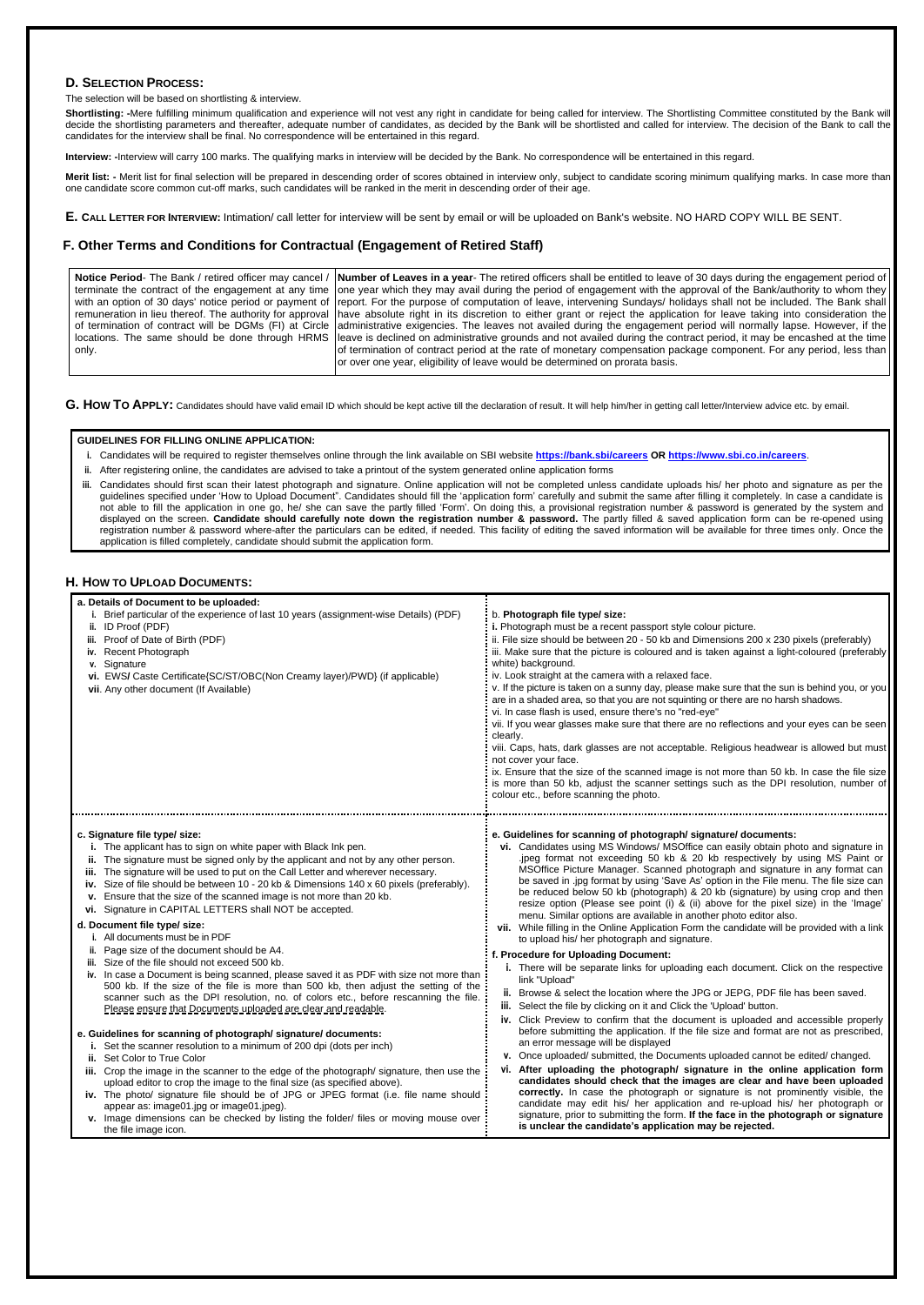#### **I. GENERAL GUIDELINES: -**

| A. Eligibility Criteria: i. For Retired Officers of SBI/e-ABs                                                                                                                                        | <b>B. Common Terms and conditions</b>                                                                                                                                                |
|------------------------------------------------------------------------------------------------------------------------------------------------------------------------------------------------------|--------------------------------------------------------------------------------------------------------------------------------------------------------------------------------------|
| • The officer should have retired from the Bank's service only on attaining superannuation at the<br>age of 60 years. The officers voluntarily retired/resigned/suspended or left the Bank otherwise | During the period of engagement, the retired officers (retirees engaged) will not accept any<br>other assignment with any other organization.                                        |
| before superannuation are not eligible for consideration for engagement. However, any retired                                                                                                        |                                                                                                                                                                                      |
| officer, who has completed 58 years of age and 30 years of service/pensionable service (both                                                                                                         | • The retired officers will not exercise any administrative/financial power during the period of<br>engagement.                                                                      |
| the conditions need to be satisfied) as on the date of applying for voluntary retirement as per                                                                                                      | . They will not get any medical facilities under the contract.                                                                                                                       |
| e-circular Nos. CDO/P&HRD-PM/58/2015-16 Dated 07.10.2015 & CDO/P&HRD-PM/12/2017-                                                                                                                     | . The retired officers will not accept any assignment with any other organization during the                                                                                         |
| 18 Dated 05.05.2017, will be eligible for engagement in the Bank on attaining the age of 60<br>years.                                                                                                | period of their contractual service in the Bank.                                                                                                                                     |
| • Minimum one year and maximum three years or officer attaining age of 65 years, whichever is                                                                                                        | • Credential Verification                                                                                                                                                            |
| earlier, initial contract may be for a period of 2 years, after which it may be renewed for one                                                                                                      | Due diligence process, including verification of credentials submitted by retired officers for                                                                                       |
| year based on performance of Counsellor/Director, subject to attainment of age of 65 years.                                                                                                          | the engagement in the bank would be carried out and in cases of retired officers from other                                                                                          |
| • Officers should have good track record of performance and through knowledge of systems                                                                                                             | PSBs, suitable referral and report from previous employer would be required additionally.                                                                                            |
| and procedures.                                                                                                                                                                                      | • Working Hours: The retired officers will follow the normal working hours as applicable to                                                                                          |
| • Officers should have appropriate qualification including domain expertise required for the work                                                                                                    | the serving officers or as required.                                                                                                                                                 |
| to be assigned.                                                                                                                                                                                      | <b>Service Rule:</b> The Engaged Retired Official will not be covered under SBI Officers' Service<br>Rules or any other service condition.'                                          |
| • The integrity of the officer should not be doubtful during the service.                                                                                                                            | PF/Bonus/Pension/Gratuity/Arrears: The contractual period will not be reckoned as                                                                                                    |
| . No punishment/ penalty (Censure or higher) should have been inflicted on the official during                                                                                                       | service for the purpose of superannuation benefits/PF/Bonus/ Gratuity/ etc."                                                                                                         |
| five years of his service preceding to his/her retirement.                                                                                                                                           | • Monitoring through HRMS'                                                                                                                                                           |
| • Cases of CBI or other law enforcement agencies should not be pending against the official.                                                                                                         | a) Maintaining of Centralized Data: All information of engaged retired officers will be                                                                                              |
| • The Retired Official should maintain good health and not suffering from any major ailments.<br>• The candidates called for interview, shall attend at their own expense.                           | entered in HRMS.                                                                                                                                                                     |
| • The engagement of retired officers in the Bank shall be on contract basis and shall not be                                                                                                         | b) Performance Review: To keep the track on the performance of retired personnel who                                                                                                 |
| treated as extension in service for the purpose of pension and other superannuation benefits.                                                                                                        | are engaged with the Bank for various assignments, a robust performance review system<br>would be in place. Continuation of engagement of all retired personnel is subject to review |
| i. For Retired Officers from other PSBs/RRBs                                                                                                                                                         | of performance by competent authority.                                                                                                                                               |
| . The retired Officers should have sufficient work experience and overall professional                                                                                                               | c) Mode of payment: Retired personnel who are engaged with the Bank will be provided                                                                                                 |
| competence in the relevant area.                                                                                                                                                                     | with a unique ID in HRMS, Circle/Vertical/User Department to ensure filling of relevant data in                                                                                      |
| • The retired Officer should possess the special skill/ aptitude/ quality, as per the requirement.                                                                                                   | HRMS by respective officials at the time of joining. Compensation and bills, if any, will be paid                                                                                    |
| • The Retired Officer should have good track record of performance and deep knowledge of                                                                                                             | through HRMS only. No payment will be made outside HRMS. New personal Number in<br>HRMS will be created for all engaged Retired personnel for processing of monthly                  |
| systems and procedures.<br>• Officers should have appropriate qualification including domain expertise required for the work                                                                         | remuneration through HRMS. Engaged Retired personnel will apply for the new Personal                                                                                                 |
| to be assigned.                                                                                                                                                                                      | Number in the designated portal maintained by HRMS. HR Department at LHOs/ User                                                                                                      |
| • The Retired Officer should have retired from Bank's service (Other PSB) only on attaining                                                                                                          | Department will arrange for necessary support to all Retired personnel engaged or to be                                                                                              |
| at<br>the<br>age<br>of 60<br>years.<br>The<br>officers<br>voluntarily<br>superannuation                                                                                                              | engaged.                                                                                                                                                                             |
| retired/resigned/suspended/dismissed/who have left the Bank (Other PSB) otherwise before                                                                                                             | Photo Identity Card: A suitable photo identity card containing HRMS No. brief details of<br>engagement and validity period would be provided to all engaged retired personnel.       |
| superannuation are not eligible for consideration for engagement.                                                                                                                                    | <b>Execution of agreement for contractual engagement:</b> - The retired personnel will                                                                                               |
| • The Retired Officer should maintain good health and not suffering from any major ailments.                                                                                                         | execute a stamped Service Level Agreement (SLA) before taking up the assignment.                                                                                                     |
| · Officer's education, work experience, and overall background should be matched with the                                                                                                            | Key performance Metrics etc. shall be defined separately by the User Department/                                                                                                     |
| requirement of job and terms and conditions of the Bank's existing engagement policy for<br>retired personnel. HR Department in Circle/Vertical will satisfy themselves regarding the                | Vertical as per nature of work to be assigned to retired personnel.                                                                                                                  |
| accuracy and genuineness of information/document submitted by the Retired Officers.                                                                                                                  | During the period of their engagement with the Bank, it is likely that they may come                                                                                                 |
| • The candidates called for interview, shall attend at their own expense.                                                                                                                            | across certain information of critical or secret nature. They will not divulge any                                                                                                   |
| • Minimum one year and maximum three years or officer attaining age of 65 years, whichever is                                                                                                        | information gathered by them during the period of their assignment to anyone who is not<br>authorized to know/ have the same.                                                        |
| earlier, initial contract may be for a period of 2 years, after which it may be renewed for one                                                                                                      | <b>Income Tax/TDS:</b> Income tax or any other tax liabilities on remuneration would be                                                                                              |
| year based on performance of Counsellor/Director, subject to attainment of age of 65 years.                                                                                                          | deducted at source as per prevailing rate(s) mentioned in the Income Tax Rules or any                                                                                                |
|                                                                                                                                                                                                      | other rules from time to time.                                                                                                                                                       |
|                                                                                                                                                                                                      | Medical reimbursement:- The retire officers shall not be eligible for re-imbursement of                                                                                              |

**• Medical reimbursement:-** The retire officers shall not be eligible for re-imbursement of  $\frac{1}{2}$  medical or any other benefits during the engagement period.

- 
- egal proceedings in respect of any matter of claim or dispute aris advertisement and/ or an application in response thereto can be instituted only in Mumbai and Courts/ Tribunals/ Forums at Mumbai only shall have sole and exclusive jurisdiction to try any cause/ dispute.
- 
- **v.** The applicant should ensure that the application is strictly in accordance with the : prescribed format and is properly and completely filled.
- **vi.** Engagement of selected candidate is subject to his/ her being declared medically fit as per the requirement of the Bank. vii. Candidates are advised to keep their e-mail ID active for receiving communication viz. : call letters/ Interview date/ advices etc. **viii.** The Bank takes no responsibility for any delay in receipt or loss of any communication. **xv. BANK RESERVES THE RIGHT TO CANCEL THE ENGAGEMENT PROCESS ENTIRELY AT ANY STAGE**. **xvi.** At the time of interview, the candidate will be required to provide details regarding criminal case(s) pending against him /her, if any. The Bank may also conduct independent verification, inter alia including verification of police records etc. The Bank reserves right to deny the engagement depending upon such disclosures and/or independent verification. For any query, please write to us through link **"CONTACT US"** which is available on Bank's website **(URL - <https://bank.sbi/careers/psq.htm?action=pquery>** OR **[https://sbi.co.in/careers/psq.htm?action=pquery\)](https://sbi.co.in/careers/psq.htm?action=pquery)**

### **J. GENERAL INFORMATION:**

TERMINATED.

| i. Before applying for a post, the applicant should ensure that he/ she fulfils the eligibility:<br>and other norms mentioned above for that post as on the specified date and that the :<br>particulars furnished by him/ her are correct in all respects. |     | ix. In case of selection, candidates will be required to produce proper discharge<br>certificate from the                                                           |
|-------------------------------------------------------------------------------------------------------------------------------------------------------------------------------------------------------------------------------------------------------------|-----|---------------------------------------------------------------------------------------------------------------------------------------------------------------------|
|                                                                                                                                                                                                                                                             |     | employer at the time of taking up the engagement. (If Applicable)                                                                                                   |
| ii. Candidates are advised in their own interest to apply online well before the closing:                                                                                                                                                                   |     | DECISIONS OF BANK IN ALL MATTERS REGARDING ELIGIBILITY, CONDUCT                                                                                                     |
| date and not to wait till the last date to avoid the possibility of disconnection / inability/:                                                                                                                                                             |     | OF INTERVIEW. OTHER TESTS AND SELECTION WOULD BE FINAL AND                                                                                                          |
| failure to log on to the website on account of heavy load on internet or website jam. :                                                                                                                                                                     |     | CANDIDATES.<br><b>BINDING</b><br>NO.<br>REPRESENTATION<br>ALL<br>- OR<br>ON.                                                                                        |
| SBI does not assume any responsibility for the candidates not being able to submit:                                                                                                                                                                         |     | CORRESPONDENCE WILL BE ENTERTAINED BY THE BANK IN THIS REGARD.                                                                                                      |
| their applications within the last date on account of aforesaid reasons or for any other:<br>reason beyond the control of SBI.                                                                                                                              | xi. | The applicant shall be liable for civil/ criminal consequences in case the information<br>submitted in his/ her application are found to be false at a later stage. |
| iii. Candidates belonging to reserved category, for whom no reservation has been mentioned,                                                                                                                                                                 |     | xii. Merely satisfying the eligibility norms does not entitle a candidate to be called for                                                                          |
| are free to apply for vacancies announced for unreserved category provided they must                                                                                                                                                                        |     | interview. Bank reserves the right to call only the requisite number of candidates for                                                                              |
| fulfil all the eligibility conditions applicable to unreserved category.                                                                                                                                                                                    |     | the interview after preliminary screening/ short-listing with reference to candidate's                                                                              |
| iv. IN CASE IT IS DETECTED AT ANY STAGE OF ENGAGEMENT THAT AN:                                                                                                                                                                                              |     |                                                                                                                                                                     |
| APPLICANT DOES NOT FULFIL THE ELIGIBILITY NORMS AND/ OR THAT HE/                                                                                                                                                                                            |     | qualification, suitability, experience etc.                                                                                                                         |
|                                                                                                                                                                                                                                                             |     | In case of multiple application for a particular post, only the last valid (completed)                                                                              |
| SHE HAS FURNISHED ANY INCORRECT/ FALSE INFORMATION OR HAS:                                                                                                                                                                                                  |     | application will be retained and the application fee/ intimation charge paid for other                                                                              |
| SUPPRESSED ANY MATERIAL FACT(S), HIS/ HER CANDIDATURE WILL STAND :                                                                                                                                                                                          |     | registration will stand forfeited. Multiple appearance by a candidate for a single post                                                                             |
| CANCELLED. IF ANY OF THESE SHORTCOMINGS IS/ ARE DETECTED EVEN :                                                                                                                                                                                             |     | in interview will be summarily rejected/ candidature cancelled.                                                                                                     |
| AFTER ENGAGEMENT, HIS/ HER CONTRACTS ARE<br>BE.<br>LIABLE<br>TO.                                                                                                                                                                                            |     | Any legal proceedings in respect of any matter of claim or dispute arising out of this                                                                              |

**Mumbai, Date: 15.06.2022** **The Bank is not responsible for printing errors, if any GENERAL MANAGER**